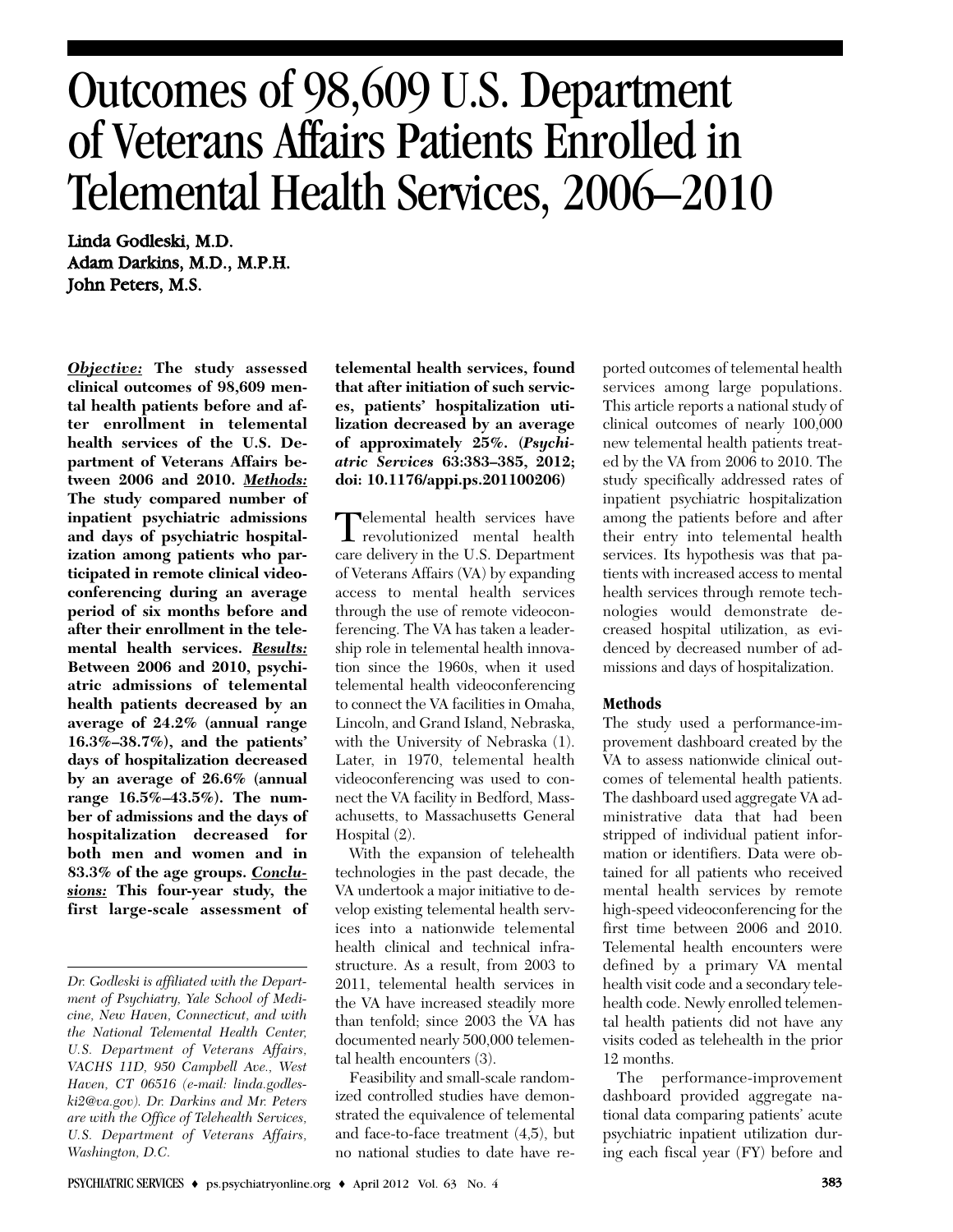after the patients' enrollment in telemental health services (3). A FY is the 12-month period from October 1 to September 30. Utilization was quantified as the number of hospital admissions and the total number of days hospitalized in inpatient treatment on acute general psychiatry, substance abuse, and posttraumatic stress disorder units. Long-term psychiatric hospitalization placements and residential treatment were excluded from these data.

All patients within the national VA health care system who were new to telemental health care during this period were included in this analysis, regardless of whether they had inpatient activity during that period. To establish a comparison period before use of telemental health services, the study determined the total amount of time of telemental health activity for each new patient in each FY and then retrieved retrospective data for the equivalent amount of time from the first date of telemental health activity up to 12 months.

This study focused on clinic-based, high-speed videoconferencing and did not include any home telehealth encounters. Mental health patients were referred for telecare by clinicians. Typically, telemental health services were provided remotely at community-based outpatient clinics by mental health providers of all disciplines located at larger parent VA hospital facilities. Equipment consisted of either room or personal desktop videoconferencing units transmitting at 384 kbps or greater.

The study included telemental

#### *Table 1*

Inpatient admissions and days of psychiatric hospitalization among U.S. Department of Veterans Affairs patients before and after enrollment in telemental health services

|                                       |                                                | N admissions                          |                                     |                                      | Days of hospitalization                                                 |                                            |                                      |
|---------------------------------------|------------------------------------------------|---------------------------------------|-------------------------------------|--------------------------------------|-------------------------------------------------------------------------|--------------------------------------------|--------------------------------------|
| Fiscal<br>year                        | N                                              | Before                                | After                               | $\%$                                 | Before<br>enrollment enrollment decrease enrollment enrollment decrease | After                                      | $\%$                                 |
| 2007<br>2008<br>2009<br>2010<br>Total | 18.137<br>20,738<br>27,075<br>32.659<br>98.609 | 812<br>885<br>1.019<br>1.232<br>3.948 | 612<br>741<br>625<br>1,016<br>2,994 | 24.6<br>16.3<br>38.7<br>17.5<br>24.2 | 6.829<br>7.772<br>9.792<br>11,139<br>35,532                             | 5,160<br>6.487<br>5,536<br>8.897<br>26,080 | 24.4<br>16.5<br>43.5<br>20.1<br>26.6 |

# **Results**

From October 1, 2006, through September 30, 2010, a total of 98,609 patients were newly enrolled in VA telemental health services throughout the United States. Consistent with the VA's patient demographic characteristics, men (N=90,175) constituted 91% and women (N=8,434) constituted 9% of the sample. By age, 2.3% were 25 or younger, 9.5% were 25–34, 10.6% were 35–44, 18.6% were 45–54, 40.8% were 55–64, 10.3% were 65–74, 6.1% were 75–84, 1.7% were 84–94, and less than 1% were 95 or older. Patients were enrolled in telemental health services for an average of 182 days.

National hospitalization outcomes data, expressed in number of admissions and days of psychiatric hospitalization, for the sample are presented in Table 1. The total number of admissions among telemental health patients dropped from 3,948 before enrollment to 2,994 after enrollment, a decrease in cumulative average for the four FYs of 24.2%. The total days of hospitalization fell from 35,532 before enrollment to 26,080 after enrollment, a decrease in cumulative average for the four FYs of 26.6%. The

total number of admissions and days of acute hospitalization declined after enrollment in telemental health services during all four years.

Decreases in hospitalization days and admissions were consistent across male and female subgroups for all years. Decreases in days of hospitalization and admissions were demonstrated by 83.3% of all age groups across all years, with the exception of occasional increases among the patients who were younger than 25 to 34 years old and among the patients age 65 to 84.

# **Discussion**

This report is the first to describe outcomes of telemental health patients on a large scale. Small-scale studies have focused on feasibility and on randomized control design (4–6). National reports about telehealth services have been limited to description, to smaller subsets of the population, or to measures not specific to mental health populations  $(7-9)$ .

The VA is uniquely positioned to provide information about outcomes of telemental health for a large population because of the size of its national telemental health network and because it has the data capabilities from electronic medical records necessary to capture, collect, and analyze outcomes information. Although the VA has already reported on homebased, telemental health programs (10–12), this study is the first to assess outcomes of large-scale telemental health services that used clinic-based videoconferencing.

This study provided initial data demonstrating that patients enrolled in telemental health services experienced decreased numbers of admissions and days of psychiatric hospitalization. The decreased hospitalization utilization rates for mental health patients may be explained by increased access to services through remote care delivery. These services include evidence-based psychotherapy, patienteducation groups, and closer management of medications leading to increased treatment adherence. Furthermore, remote clinical videoconferencing may circumvent the need for hospitalization by affording mental health clinicians with opportunities to